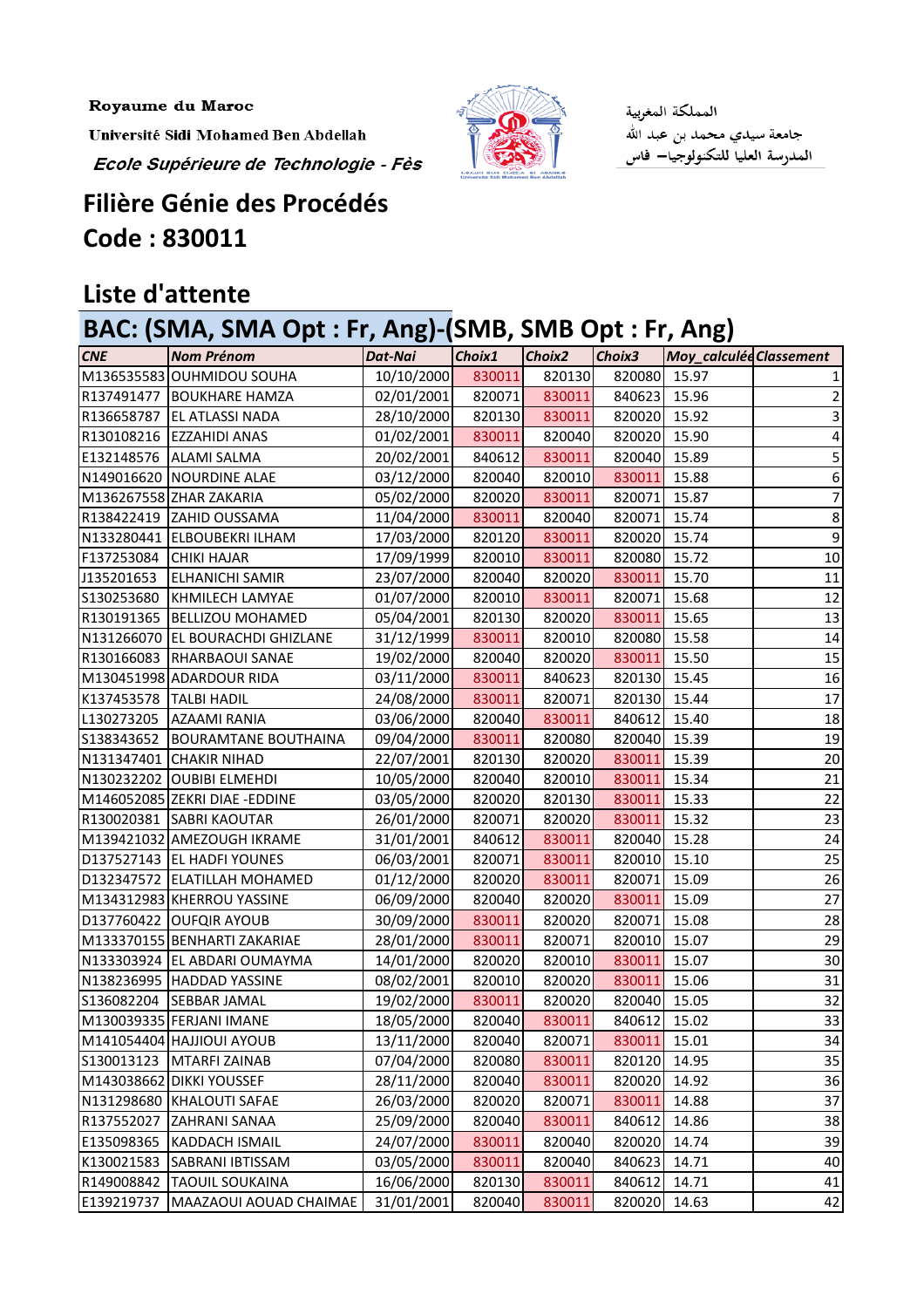| N140016624 KHEY ISRAE   |                                   | 25/08/2000 | 820010 | 830011 | 820071 | 14.59 | 43     |
|-------------------------|-----------------------------------|------------|--------|--------|--------|-------|--------|
| F136337457              | MAIT CHADI                        | 09/10/2000 | 820130 | 830011 | 820071 | 14.56 | 44     |
| J130492534              | <b>EL YACHIOUI MONSIF</b>         | 26/01/2000 | 820020 | 830011 | 820040 | 14.50 | 45     |
| C136078993              | <b>CHEDADDI HASNA</b>             | 23/09/1999 | 820020 | 820040 | 830011 | 14.50 | 46     |
| G137748381              | <b>MOUNIR ACHRAF</b>              | 03/05/2000 | 820040 | 820020 | 830011 | 14.49 | 47     |
|                         | N134197706   MERTAH HAJAR         | 27/03/2001 | 820020 | 830011 | 830300 | 14.47 | 48     |
|                         | N141010053 BOUKAISSI MAJDOULINE   | 13/03/2001 | 820040 | 820020 | 830011 | 14.40 | 49     |
| R130184071              | <b>ELAAMRI IMANE</b>              | 22/10/2000 | 840625 | 820120 | 830011 | 14.39 | 50     |
| K136314924              | SADA FATIMA EZZAHRA               | 04/03/2000 | 830011 | 820130 | 840625 | 14.38 | 51     |
| G137480044              | <b>AIT OMAR YASSIR</b>            | 21/06/2000 | 820040 | 820130 | 830011 | 14.36 | 52     |
| R130161804              | <b>AKKAD AHMED</b>                | 17/02/2001 | 820040 | 830011 | 830300 | 14.31 | 53     |
| R137750339              | <b>GHATTAB AHMED</b>              | 17/08/2000 | 820130 | 830011 | 820010 | 14.27 | 54     |
| N132220940              | <b>CHAKER FATINE</b>              | 28/05/2000 | 820130 | 840612 | 830011 | 14.26 | 55     |
| N135203309              | <b>ECH-CHAYEB ZAKARIAE</b>        | 05/11/2000 | 830011 | 820071 | 820040 | 14.25 | 56     |
| R136789239              | <b>AGOURRAM AMINA</b>             | 28/01/2001 | 830011 | 840623 | 820080 | 14.15 | 57     |
| R130893517              | <b>EL HANTATI FATIMA-ZOHRA</b>    | 12/02/2001 | 830011 | 820130 | 830300 | 14.08 | 58     |
| F131328243              | <b>RHANDOUR ASMAA</b>             | 08/05/2000 | 820040 | 840612 | 830011 | 14.04 | 59     |
| B132040445              | LAMDAK OUMAIMA                    | 18/05/2000 | 820040 | 820020 | 830011 | 14.03 | 60     |
|                         | M132469027 MRANI ALAOUI SIHAM     | 01/09/2000 | 820040 | 830011 | 820020 | 13.99 | 61     |
| C140000367              | <b>BATTAH FATNA</b>               | 11/12/2000 | 820040 | 820020 | 830011 | 13.96 | 62     |
|                         | R137927718 AOMARI YOUNES          | 01/09/2000 | 820071 | 820010 | 830011 | 13.90 | 63     |
| L142033224              | <b>AAMER FADMA</b>                | 20/08/2000 | 820071 | 820020 | 830011 | 13.88 | 64     |
| S133429117              | <b>HACHMI HAMZA</b>               | 30/08/2000 | 820130 | 830011 | 820040 | 13.85 | 65     |
|                         | N145015126 BARKI IKRAM            | 16/06/2000 | 820040 | 830011 | 820010 | 13.82 | 66     |
|                         | M142033270 SAHRI BOUCHRA          | 04/03/2000 | 840623 | 830011 | 840612 | 13.80 | 67     |
| R130020119              | <b>ROUDAB IKRAME</b>              | 28/01/2000 | 820071 | 820020 | 830011 | 13.80 | 68     |
| N140031453              | <b>ABBADI NISRINE</b>             | 30/01/2001 | 820010 | 830011 | 820071 | 13.79 | 69     |
| G138621189              | <b>EL YAMANI ADNANE</b>           | 04/04/2000 | 830011 | 830300 | 820120 | 13.74 | 70     |
| S136434816              | <b>BOUSRAF FATIMA ZAHRA</b>       | 17/02/2001 | 840612 | 820040 | 830011 | 13.67 | $71\,$ |
| S133061263              | <b>TEJJAR HASSNAA</b>             | 03/12/2000 | 830011 | 820020 | 820130 | 13.65 | 72     |
|                         | N141042159 BELKHYR SAFAE          | 04/01/2001 | 820040 | 830011 | 820130 | 13.63 | 73     |
|                         | N133271912 HMAMOUCHE ABDELKARIM   | 19/08/2000 | 830011 | 820130 | 820071 | 13.62 | 74     |
| C132079044              | <b>EL IBRAHIMI KHADIJA</b>        | 01/11/1999 | 820020 | 820040 | 830011 | 13.60 | 75     |
| K132408285              | <b>DOUIDA OTHMANE</b>             | 29/09/2000 | 820010 | 820020 | 830011 | 13.59 | 76     |
| F134271648              | KHATTABI AMAL                     | 09/08/2000 | 840625 | 820120 | 830011 | 13.57 | 77     |
|                         | M130120900 LITIM FATIMA-EZZAHRA   | 30/11/2000 | 820040 | 830011 | 840612 | 13.54 | 78     |
| N130197801              | <b>ZAOUMI HASNAE</b>              | 20/03/2001 | 820020 | 820010 | 830011 | 13.54 | 79     |
| E144088044              | <b>MAZARI TAHA</b>                | 02/03/2000 | 820130 | 820010 | 830011 | 13.54 | 80     |
| K130050357              | <b>BENBRAHIM OUMAIMA</b>          | 06/09/2000 | 830011 | 820130 | 820040 | 13.52 | 81     |
| F130397714              | <b>SAADANI SAAD</b>               | 07/08/2000 | 820071 | 830011 | 820020 | 13.52 | 82     |
| P131467239              | <b>ATTOU YOUSRA</b>               | 08/01/2000 | 820020 | 830011 | 820071 | 13.50 | 83     |
| D136636651              | <b>HAMI ZAKARIA</b>               | 12/04/2001 | 820040 | 840612 | 830011 | 13.50 | 84     |
| Z183204957              | <b>EZ-ZOUGGARI IKRAM</b>          | 08/05/1987 | 820130 | 830011 | 820071 | 13.40 | 85     |
| C133128380              | <b>CHATATE KHALID</b>             | 25/03/1999 | 820020 | 820040 | 830011 | 13.40 | 86     |
| H140065969              | <b>BELBACHIR DOUAAE</b>           | 08/06/2000 | 820071 | 830011 | 820040 | 13.37 | 87     |
| N137228474              | <b>ELBOUKHARI GHIZLANE</b>        | 19/11/1999 | 820130 | 830011 | 820071 | 13.27 | 88     |
| C130013488              | <b>ELKANTAOUI MOHAMED</b>         | 10/08/2000 | 820020 | 830011 | 840623 | 13.24 | 89     |
| G146024239              | <b>ELASRI LAYLA</b>               | 30/06/2000 | 830011 | 820040 | 820130 | 13.22 | 90     |
| B130076312              | KARCHAOUI ABDERRAHMANE            | 25/03/2000 | 820071 | 820130 | 830011 | 13.14 | 91     |
|                         | M133141657 CHANANE YOUSSEF        | 25/01/2001 | 840623 | 830011 | 840612 | 13.11 | 92     |
| G135600759              | <b>DHAIBA CHAIMA</b>              | 06/12/2000 | 820040 | 830011 | 820020 | 13.10 | 93     |
|                         | M130028086 BOUDARINE HAFIDA       | 01/01/2000 | 830011 | 820020 | 820130 | 13.06 | 94     |
|                         | M130039393 BOUCHAMA AHMED IBRAHIM | 07/12/2000 | 820130 | 830011 | 820010 | 13.05 | 95     |
| L137067264              | <b>ADJAR HOUDA</b>                | 19/02/2001 | 820130 | 820020 | 830011 | 13.03 | 96     |
| S139073672              | <b>IMZOURH YOUSSEF</b>            | 06/12/2000 | 830011 | 820020 | 820130 | 13.01 | 97     |
| M130202855 SADIKI JIHAD |                                   | 17/05/2000 | 820040 | 820020 | 830011 | 13.01 | 98     |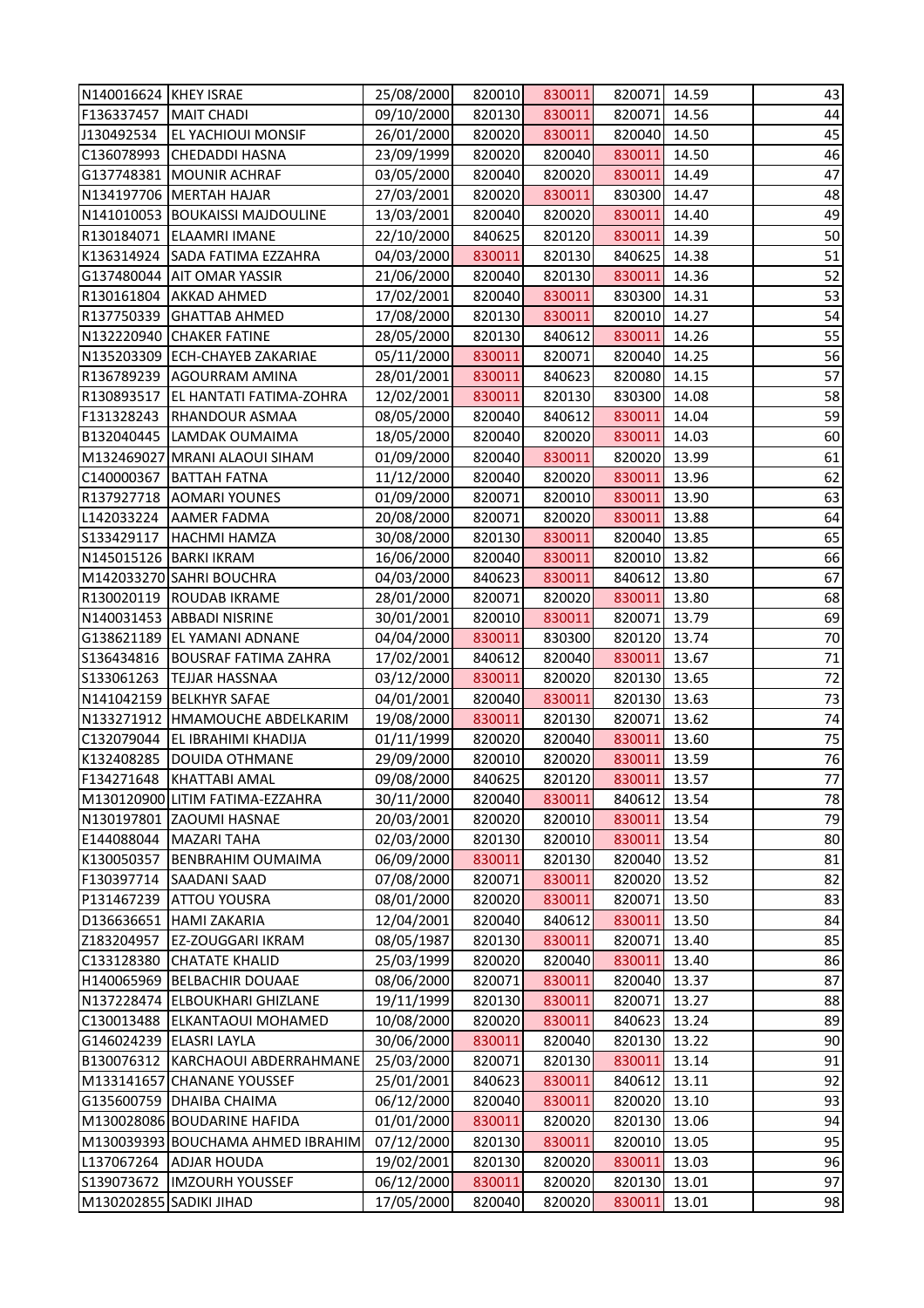|                          | C138135765 ABDELLAOUI WASSIM                | 21/01/2001               | 820040           | 820130           | 830011           | 12.98          | 99                              |
|--------------------------|---------------------------------------------|--------------------------|------------------|------------------|------------------|----------------|---------------------------------|
|                          | M132439584 EL HADIOUI AYOUB                 | 20/09/2000               | 830011           | 840623           | 840612           | 12.94          | 100                             |
|                          | G139681922 EL MAHFOUDI ZAKARIA              | 08/01/1999               | 820040           | 820020           | 830011           | 12.88          | 101                             |
|                          | M138305695 OUBAIR IKRAM                     | 20/06/2000               | 830011           | 820071           | 840612           | 12.85          | 102                             |
|                          | N131347948   BERNOUSSI FATIMA ZAHRA         | 12/05/2001               | 820130           | 820040           | 830011           | 12.82          | 103                             |
|                          | M137188870 SAMJOUNI ASMAE                   | 07/06/2001               | 840623           | 830011           | 840612           | 12.80          | 104                             |
|                          | K130050668  TEFFAL CHAIMAE                  | 09/06/2000               | 820040           | 830011           | 820120           | 12.78          | 105                             |
|                          | N133244946 LAMGUILDI NADA                   | 05/02/2000               | 820071           | 820130           | 830011           | 12.78          | 106                             |
|                          | R145117945   DOUAH MOUAD                    | 30/11/2000               | 820071           | 830011           | 820040           | 12.77          | 107                             |
|                          | M138267487 EL MESBAHI AKRAM                 | 01/05/2000               | 820020           | 820040           | 830011           | 12.76          | 108                             |
| Z186601489               | <b>ROCHDI HAYTHAM</b>                       | 16/03/2000               | 830011           | 820130           | 820080           | 12.72          | 109                             |
| J130035058               | NAIT BARKA MANAL                            | 04/06/2000               | 820130           | 820040           | 830011           | 12.72          | 110                             |
|                          | N131347976 SLAOUI MOHAMMED                  | 24/03/2001               | 830011           | 820130           | 820040           | 12.71          | 111                             |
|                          | D136552523 CHAKIR HICHAM                    | 09/01/2000               | 820040           | 830011           | 820020           | 12.70          | 112                             |
|                          | D137163379 ZAGRI YASSINE                    | 05/07/2000               | 820040           | 830011           | 820020           | 12.70          | 113                             |
| B137023178   FARAH SAAD  |                                             | 19/02/2000               | 820020           | 820130           | 830011           | 12.64          | 114                             |
| S131029601               | <b>BOURAIS BOUZIANE</b>                     | 19/01/1999               | 830011           | 820130           | 820020           | 12.60          | 115                             |
| D136621821               | <b>ID CHOUAIB YASSINE</b>                   | 27/06/2000               | 830011           | 820040           | 820130           | 12.60          | 116                             |
| K130525731               | <b>TAHTAOUI AYMANE</b>                      | 28/10/2000               | 830011           | 820020           | 820040           | 12.59          | 117                             |
|                          | R133765188 SERRHINI OUMAYMA                 | 24/07/2000               | 840623           | 830011           | 820040           | 12.55          | 118                             |
|                          | R141060236   BAOUALI SANAA                  | 16/03/2000               | 830011           | 820020           | 820130           | 12.53          | 119                             |
|                          | M138404939 EL AMRAOUI ASMA                  | 22/03/2000               | 820130           | 830011           | 820071           | 12.53          | 120                             |
| P145105329               | LOUDAINI LAMIAE                             | 29/03/2000               | 820040           | 820020           | 830011           | 12.52          | 121                             |
|                          | D132181295 AGHEZAF BRAHIM                   | 28/12/2000               | 820080           | 830011           | 820040           | 12.49          | 122                             |
| S136205715               | LOUEDZIANE MAYSSAE                          | 24/06/2000               | 830011           | 840623           | 820080           | 12.48          | 123                             |
| S139343755               | <b>LASFAR MERYEM</b>                        | 03/11/2000               | 820040           | 830011           | 820130           | 12.47          | 124                             |
| J132216178               | <b>HOUSNI NADIA</b>                         | 13/01/2001               | 820071           | 830011           | 820020           | 12.44          | 125                             |
| E141035804               | <b>CHBABI HOUSSAM</b>                       | 22/09/2000               | 820130           | 830011           | 820071           | 12.43          | 126                             |
| H134379027               | <b>ERRHIOUI ASMAE</b>                       | 02/06/2000               | 820040           | 840623           | 830011           | 12.40          | 127                             |
| D139065707               | <b>ELMROUEN KHADIJA</b>                     | 07/04/2000               | 820020           | 820130           | 830011           | 12.37          | 128                             |
| J138167148               | <b>EL HAJJI HASNAA</b>                      | 07/02/2000               | 820040           | 830011           | 820130 12.35     |                | 129                             |
|                          | M130491540 SADDOK YASSINE                   | 04/11/2000               | 820040           | 820020           | 830011           | 12.35          | 130                             |
| S134073148               | <b>EL FATHI ZAKARIA</b>                     | 15/01/1999               | 830011           | 820020           | 830300           | 12.33          | 131                             |
|                          | M137528513 NOUHAILA JLOUK                   | 09/02/2001               | 820020           | 840625           | 830011           | 12.32          | 132                             |
| E138155759               | <b>EL MGHARI AMINE</b>                      | 21/01/2000               | 840612           |                  |                  |                |                                 |
|                          |                                             |                          |                  |                  |                  |                |                                 |
|                          |                                             |                          |                  | 820071           | 830011           | 12.30          |                                 |
|                          | N139313031 SLAMTI MANAL                     | 27/01/2000               | 820010           | 820020           | 830011           | 12.29          |                                 |
| K137099155               | <b>ATTAR KHAOULA</b>                        | 10/11/2000               | 830011           | 820071           | 820130           | 12.28          |                                 |
|                          | N136372315 HAMMI MERYEME                    | 10/01/1999               | 820130           | 830011           | 820071           | 12.27          |                                 |
| D137911575               | AATAFAY MOHAMED MOUAD                       | 30/12/2000               | 820040           | 830011           | 820130           | 12.26          | 133<br>134<br>135<br>136<br>137 |
| S139142155               | <b>EL BAKHCHOUCHI KHAOULA</b>               | 29/08/2000               | 820020           | 830011           | 820130           | 12.25          | 138                             |
| S130020864               | <b>EDDARRAJI OMAIMA</b>                     | 24/02/2000               | 830011           | 820020           | 820040           | 12.23          | 139                             |
| G131756127               | <b>SEFIANI HIBA</b>                         | 31/03/2000               | 830011           | 820020           | 820130           | 12.22          | 140                             |
| S136412471               | <b>EL HASSOUNI CHAYMAE</b>                  | 26/03/2001               | 840612           | 830011           | 820020           | 12.17          | 141                             |
| N132271937               | <b>BENTALEB MERYEM</b>                      | 21/01/2000               | 820010           | 820071           | 830011           | 12.14          | 142                             |
| P131541876               | <b>AMRANI HANCHI YOUSRA</b>                 | 18/04/2001               | 820071           | 820010           | 830011           | 12.11          | 143                             |
| K135525446               | <b>KOTBI KHAWLA</b>                         | 26/08/2000               | 830011           | 820130           | 820071           | 12.08          | 144                             |
| C130126207               | <b>AFOUKAL OUALID</b>                       | 01/01/2000               | 820040           | 830011           | 820020           | 12.06          | 145                             |
|                          | M145001722 NAJI MOHAMMED                    | 23/11/2000               | 830011           | 820020           | 820080           | 12.04          | 146                             |
| R149190005               | <b>SAFSAFI HANAA</b>                        | 21/06/1999               | 830011           | 840612           | 820040           | 12.02          | 147                             |
| P142066943               | <b>ER-RYFY SAFOUAN</b>                      | 03/11/1999               | 820020           | 830011           | 820130           | 11.97          | 148                             |
| K140037521               | <b>EL BOUZIDI SALMA</b>                     | 25/07/2000               | 820080           | 830011           | 820130           | 11.97          | 149                             |
| K135492735               | RAHHAB OUMAIMA                              | 10/07/2000               | 830011           | 820071           | 820120           | 11.94          | 150                             |
| E132197570               | <b>SAAOUDI HAJARE</b>                       | 23/08/2001               | 820130           | 820071           | 830011           | 11.94          | 151                             |
| D132766114               | <b>OURBAA YOUSEF</b>                        | 13/03/2001               | 830011           | 820120           | 840623           | 11.86          | 152                             |
| D136458433<br>R136853983 | AZAROUAL ABDELJALIL<br><b>GOUARAB SANAE</b> | 17/01/2001<br>09/10/2000 | 820020<br>830011 | 820071<br>820040 | 830011<br>820020 | 11.85<br>11.84 | 153<br>154                      |